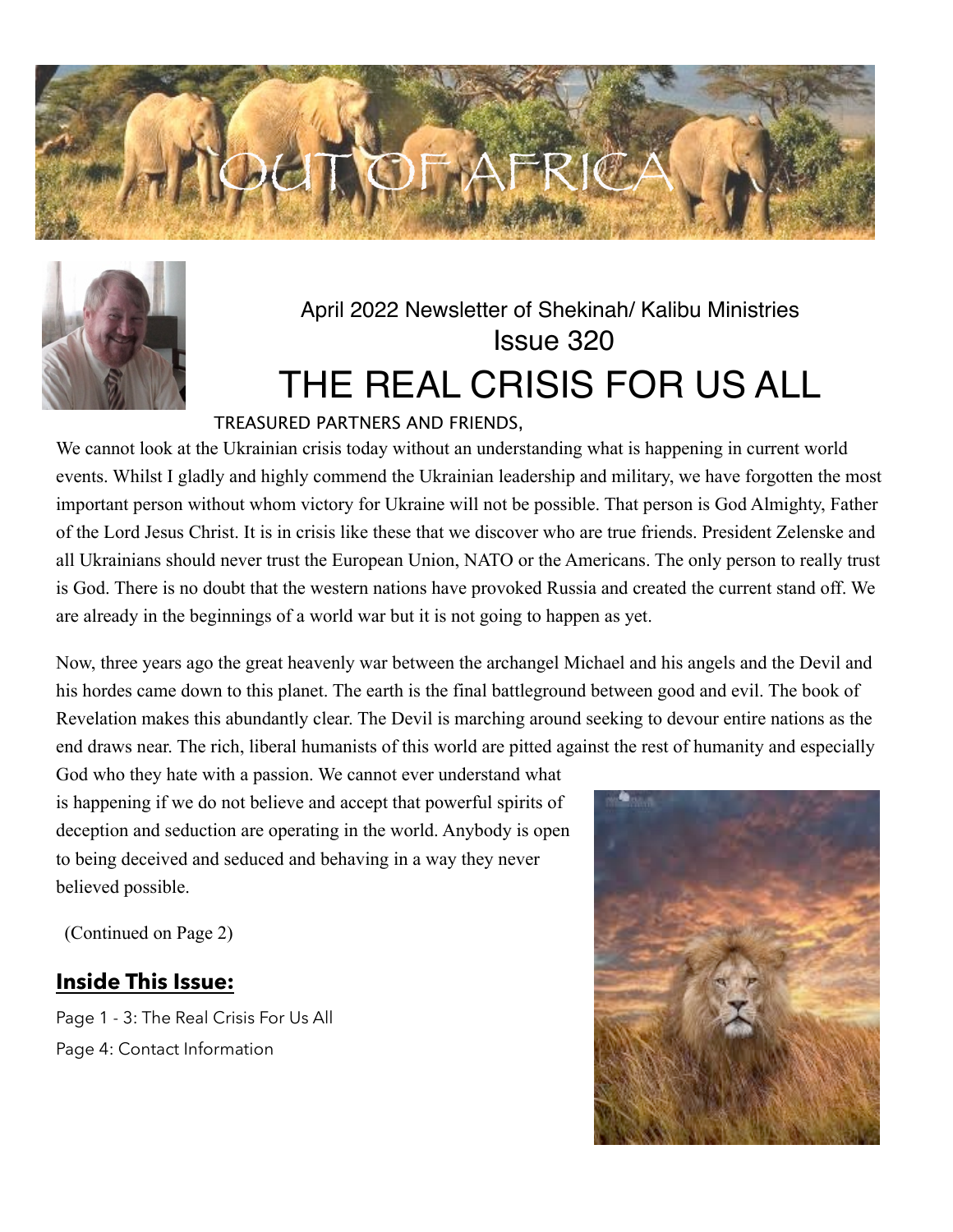## THE REAL CRISIS FOR US ALL (CONT.)

The last three years have witnessed destructive avalanches against the whole earth. We have seen the Covid pandemic, destructive floods across the nations, war mongering in all nations and the mindless mistreatment of people everywhere. Lawlessness is abounding. In Malawi for instance people are being mutilated to death for the equivalent of a few dollars or a cell phone. This is nothing but mindless mutilation and destruction. When a human being will take a machete and dismember a fellow human being as he screams for mercy then such an act is nothing less than demonic. This is the point to where the human race has degenerated.

As an intercessor I do not have the luxury of choosing sides or even thinking thoughts but simply listening to and obeying God. Ezekiel chapters 38 and 39 speaks of the great war of Gog, the land of Magog. All Bible interpreters and commentators are agreed that this Gog is Russia. We are told,

"It shall also come to pass, that at the same time shall things come into thy mind, and thou shalt think an evil thought." This is precisely what has happened to Vladimir Putin. He has been provoked by Satan to re-empt the Gog-Magog war BEFORE ITS TIME. The Devil knows he has but a short time and his agenda is to attempt to frustrate God's program. It matters not the pros and cons or who has done what and why between Russia and Ukraine and the west. The matter is that Satan has brought an evil thought to the mind of Putin. He has been seduced and deceived by the enemy of mankind and is being used as a pawn by Satan as was Hitler used in similar fashion from 1939-45 to pre-empt the battle of Armageddon before its time.



This is not merely a natural war taking place in Ukraine. We are witnessing a massive spiritual conflict being played out in a natural arena. This is not about

brinkmanship but about the CONSTRAINING HAND OF ALMIGHTY GOD. The victories of Ukraine against overwhelming odds and military power proves that God has come down into this natural war that has been provoked by Satan.

Like never before, the church especially in Ukraine needs to be on its face in prayer and the intercessors worldwide need to take up the battle to win in the spirit. Those who are on the Lord's side cannot entangle themselves with the affairs of this world but must be separated unto the Lord for his glory. We may endlessly debate who is at fault and who is responsible for this great debacle but in the end, it is Satan and we are the army of the Lord if we love and serve out God. Putin is Satan's tool to attempt to frustrate God's programme. Ukraine has every legal and legitimate reason to fight and God is on the side of Ukraine. Let us not forget, however, that there are multitudes of Russians that also love the Lord but who have been seduced and deceived by Putin into fighting. The testimony of captured Russians makes abundantly clear that the majority of Russians are against the war when they realize the truth.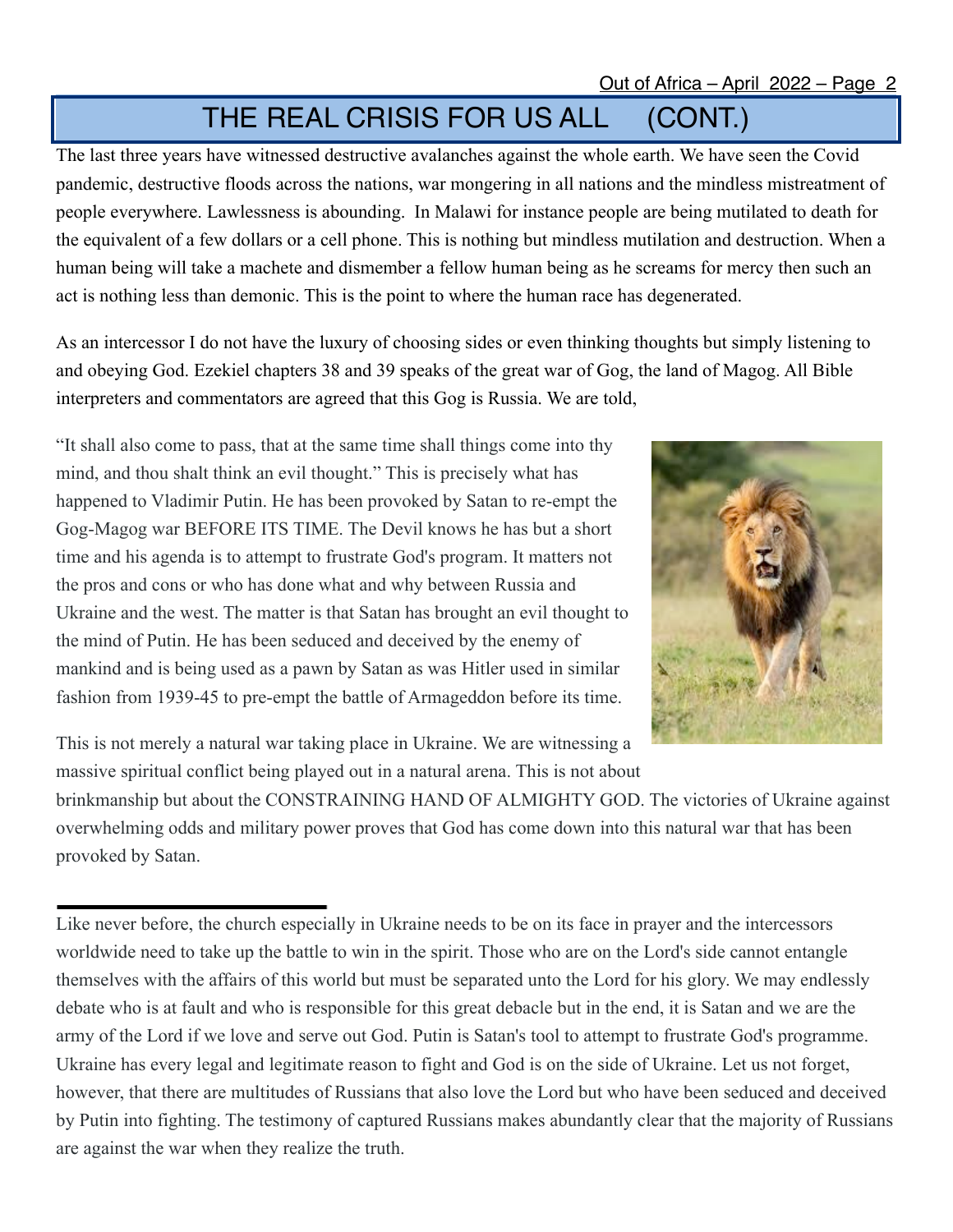# THE REAL CRISIS FOR US ALL (CONT.)

What then are we up against? The answers are basic and clear.

- 1. Our real enemy is Satan who has no love for mankind no matter his nation, colour or creed.
- 2. The rich who rule the earth have no love for the multitudes and have an agenda to oppress humanity and they therefore align themselves with Satan.
- 3. Vladimir Putin who is currently playing Devils advocate has created a massive destructive war which brings the entire world to the brink of World War III and nuclear catastrophe.
- 4. God is Lord of heaven and earth and will not allow this to happen. It is not yet the Lord's time.
- 5. Intercessors need to travail that God would rein in Putin and stop the flagrant destruction of people and property in Ukraine by bringing Putin to heel. Needless and senseless deaths must stop. Pray Putin out of the picture and if necessary, God's judgment to fall on him as he has aligned himself with an enemy of mankind.

## YOUTUBE LINK TO THIS EDITORIAL

If you are interested to hear this message via YouTube or share the link, it is provided below

### <https://youtu.be/bLCXnD494xs>

### BOOKS BY MICHAEL HOWARD

Pastor Howard has authored 22 books that are Christian classics. Go to our website and view the selection or email us for a list of titles and prices. There is something for everyone. Intercession, worship, testimonies and teaching books are just a part of his collection. CD's DVD's on my topics are also available. Email: [shekmin@aol.com](mailto:shekmin@aol.com) or go to www.shekinahministryusa.org